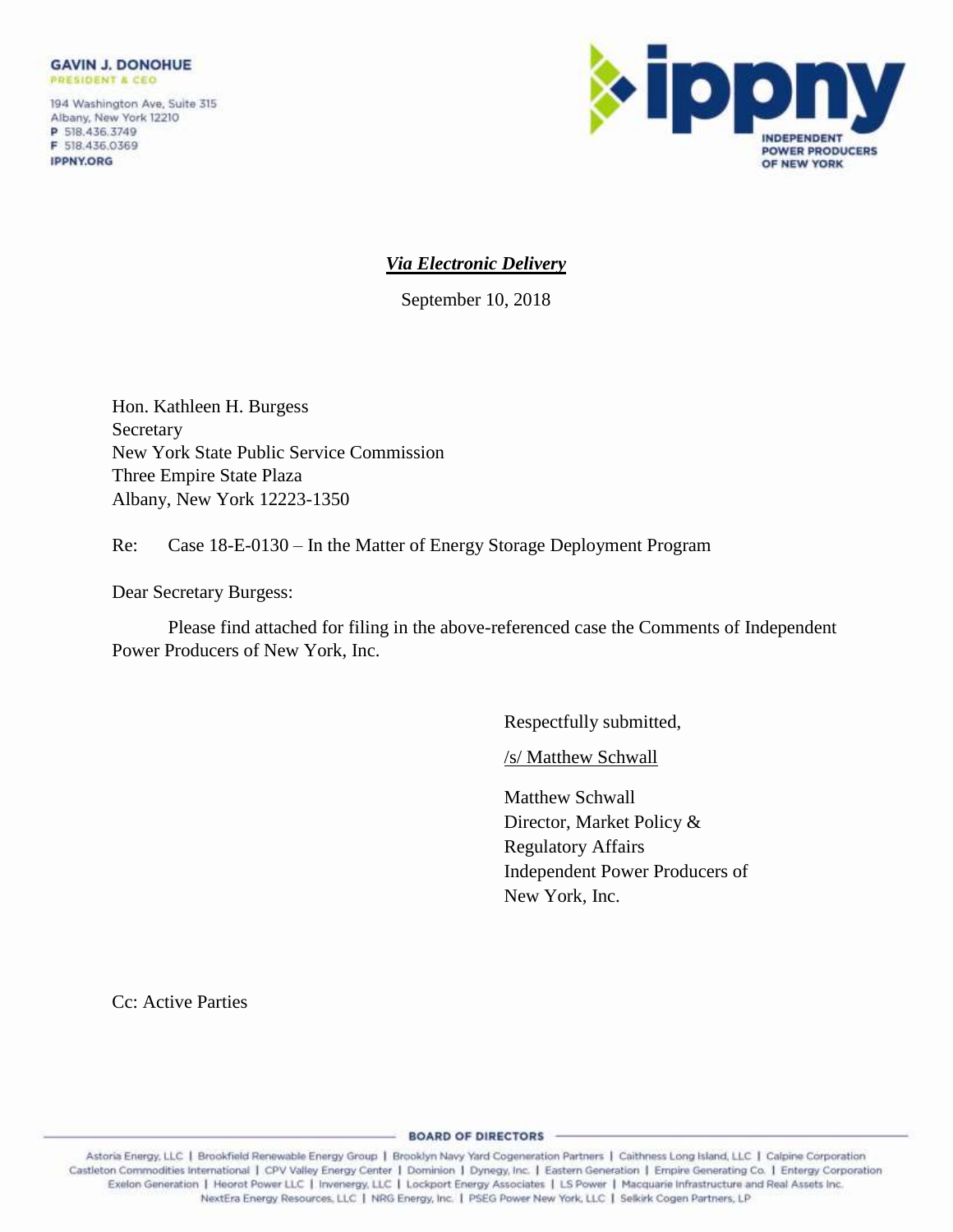## NEW YORK STATE PUBLIC SERVICE COMMISSION

Case 18-E-0130 - In the Matter of Energy Storage Deployment Program.

#### COMMENTS OF INDEPENDENT POWER PRODUCERS OF NEW YORK, INC.

### **I. INTRODUCTION**

On July 17, 2018, the New York State Public Service Commission ("Commission") issued a notice ("Notice")<sup>1</sup> inviting comments on the New York State Energy Storage Roadmap and Department of Public Service ("DPS") and New York State Energy Research and Development Authority ("NYSERDA") (collectively, the "State Entities") Staff Recommendations ("Roadmap")<sup>2</sup> filed in the above captioned proceeding on June 21, 2018 and announcing three technical conferences to solicit stakeholder input. The Roadmap makes numerous recommendations that are intended to achieve Governor Andrew M. Cuomo's target of deploying 1,500 megawatts ("MW") of energy storage in New York State by 2025. Some recommendations are directed at reducing "barriers stand[ing] in the way of widespread use of energy storage for services to the bulk electric system" operated by the New York Independent System Operator ("NYISO") and are proposed for adoption through NYISO processes.<sup>3</sup>

Pursuant to the Notice, Independent Power Producers of New York, Inc. ("IPPNY") hereby submits its comments on the Roadmap.<sup>4</sup> IPPNY's fundamental interest is in the continued development and enhancement of reliable and efficient integrated regional wholesale competitive

<sup>1</sup> Case 18-E-0130, *In the Matter of Energy Storage Deployment Program*, Notice Soliciting Comments (July 17, 2018).

<sup>2</sup> Case 18-E-0130, *In the Matter of Energy Storage Deployment Program*, New York State Energy Storage Roadmap and DPS/NYSERDA Staff Recommendations (June 21, 2018) ("Roadmap").

<sup>&</sup>lt;sup>3</sup> Roadmap at 65.

<sup>4</sup> IPPNY's comments do not necessarily reflect the views of individual members of IPPNY.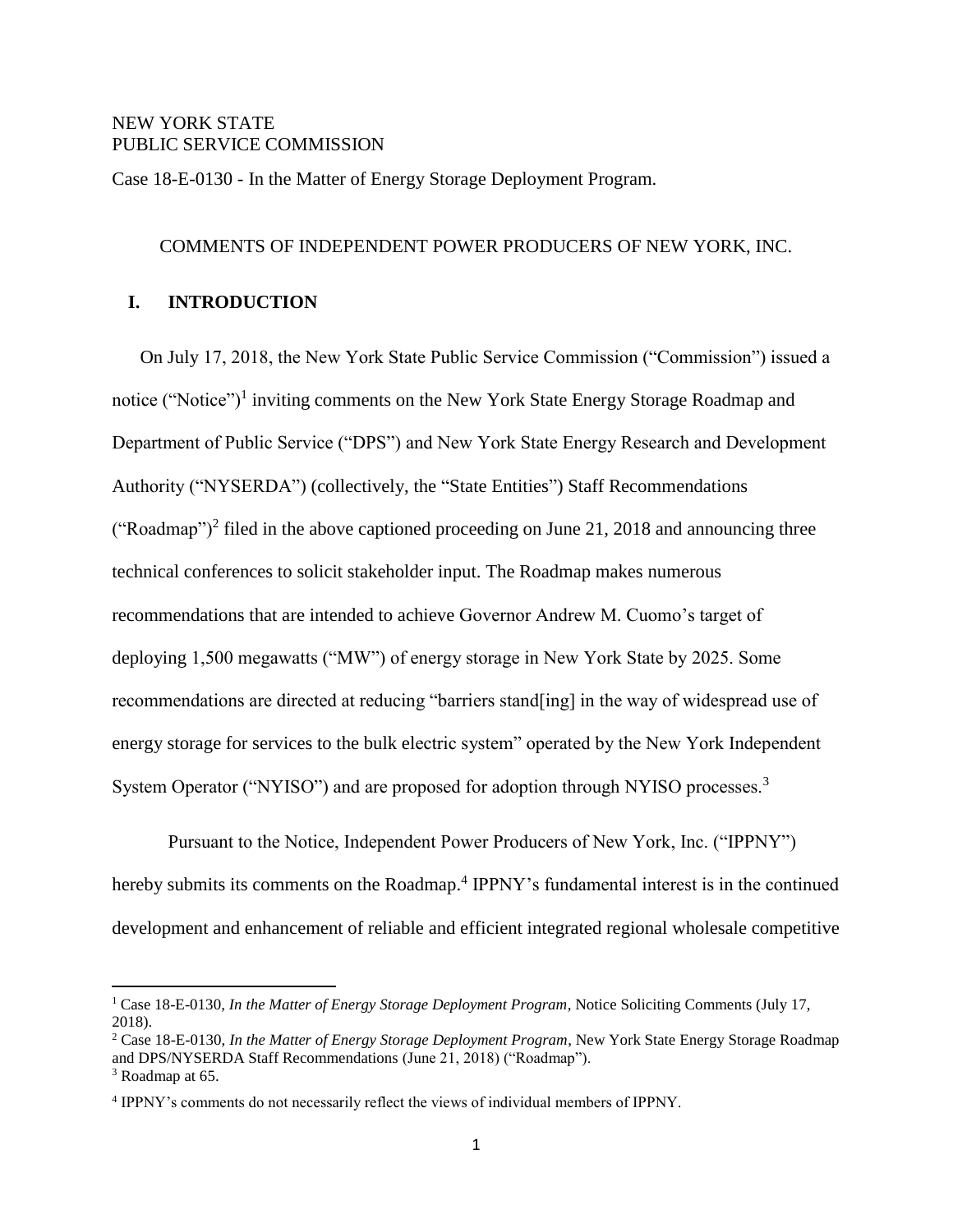electricity markets. With respect to the energy storage proceeding, IPPNY's interest lies mainly in ensuring that the Commission's energy storage policies are developed in a manner that are consistent with, and do not undermine in any respect, the functioning of non-discriminatory, competitive energy markets in New York and its surrounding regions, in which IPPNY's members participate.

It is encouraging that the Roadmap recommends that owners of peaking units in New York City and Long Island work together with the NYISO, DPS, NYSERDA, and the New York Department of Environmental Conservation ("DEC") to more fully appreciate how the new nitrogen oxides emissions regulations currently being developed by DEC may impact those units and local system reliability.<sup>5</sup> IPPNY continues to urge coordination between these parties on proposals related to energy storage resources ("ESRs") and peaking units, particularly with respect to the Roadmap's recommendation that a stakeholder process be conducted to determine which units are potential candidates for hybridization, repowering and/or replacement.<sup>6</sup>

As discussed below, the Commission should reject the Roadmap's proposal that ESRs be exempt from the NYISO's buyer-side market power mitigation rules ("BSM Rules") in Mitigated Capacity Zones.<sup>7</sup> The Roadmap states that "exposing new storage resources, which have no evidence of an ability to manipulate capacity prices, to [BSM] exposes these resources to the potential of not receiving capacity revenues depending upon how the mitigation tests are applied."<sup>8</sup> There is no reasonable basis to exempt ESRs from BSM Rules, particularly given that the state has a clearly articulated target of 1,500 MW of ESRs by 2025 and the Roadmap's

<sup>5</sup> Roadmap at 62-65.

<sup>6</sup> *Id.* at 64.

<sup>7</sup> The Mitigated Capacity Zones include NYISO Zone J (NYC) and the G-J Locality (the Lower Hudson Valley).

<sup>8</sup> Roadmap at 66.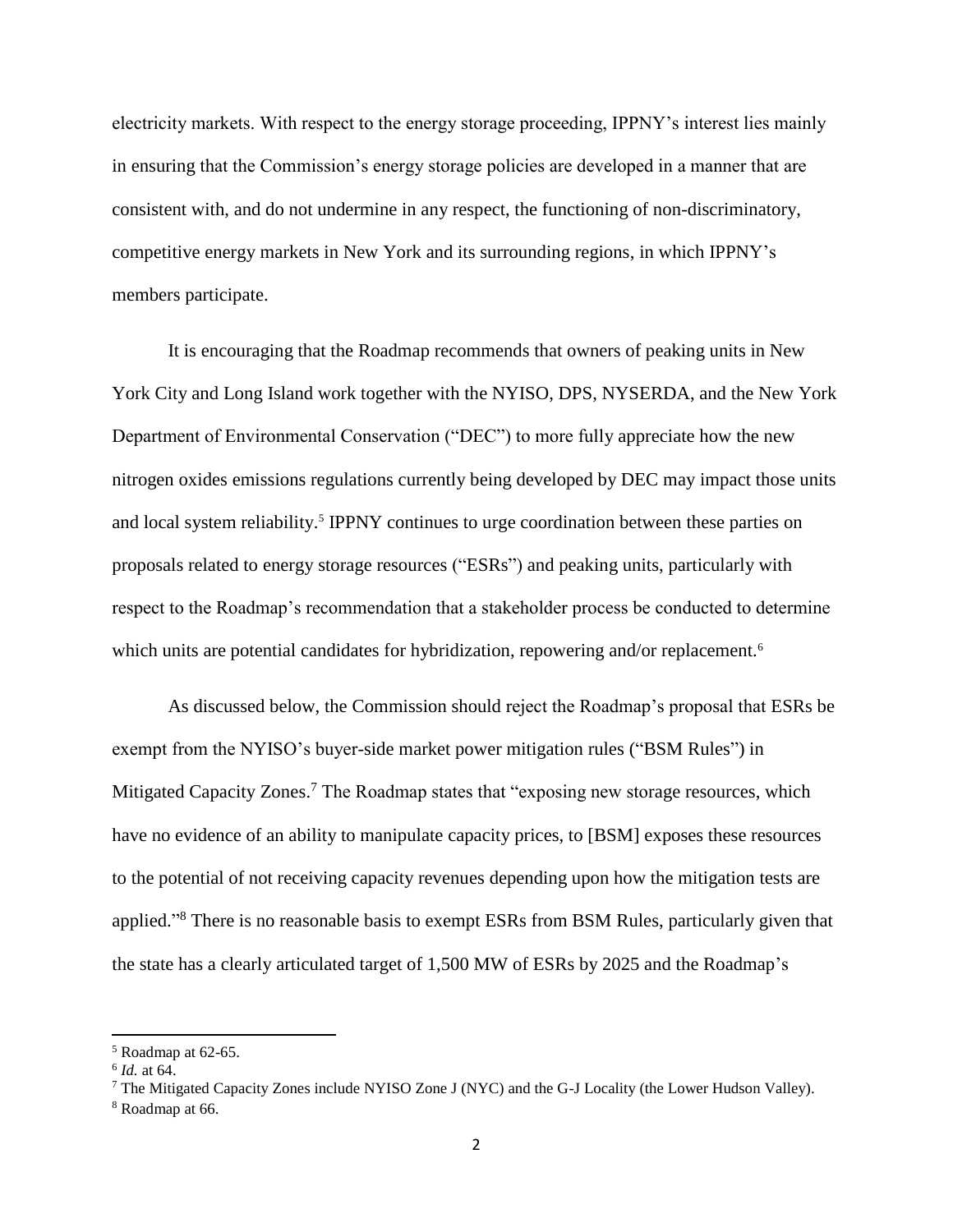recommendation that a \$350 million statewide bridge incentive be developed to "accelerate adoption of customer-sited storage and storage sited on the distribution or *bulk systems*." 9 Installed Capacity ("ICAP") prices would be severely depressed and otherwise economic, unsubsidized resources would be harmed if ESRs receiving out-of-market payments were exempt from the NYISO's BSM Rules.

IPPNY was pleased to see the Roadmap acknowledge that competitive ownership of ESRs in Distributed Energy Resource ("DER") markets is core to Reforming the Energy Vision ("REV") principles and recommend that the existing limitations on utility ownership be maintained.<sup>10</sup> However, the Roadmap recommends that, if ESRs continue to be subject to BSM Rules, the Commission reconsider whether utility ownership of storage could be a necessary option. As IPPNY has long demonstrated, utility-owned generation ("UOG") would be a major step backward from years of Commission policy supporting robust competitive electricity markets in New York by generally prohibiting utilities from owning generation.<sup>11</sup> UOG is contrary to the Commission's long-standing pro-competition policies implemented over the past twenty years that: private investors have a greater incentive to lower costs than utilities under cost-of-service regulation; private investors and their shareholders should bear the risks of generation ownership; and transmission and distribution ("T&D") should be separated from generation to eliminate the potential that T&D utilities that own generation could exercise

<sup>9</sup> *Id.* at 49 (*emphasis added*).

<sup>10</sup> *Id.* at 7.

<sup>&</sup>lt;sup>11</sup> The two exceptions to the Commission's policy were permitted based on the specific fact pattern presented as follows: (i) retention by Consolidated Edison Company of New York, Inc. ("Con Edison") of a "bundle" of generating assets to support its steam system operations; and (ii) the limited wind generation development found by the Commission to be required to support Iberdrola's acquisition of two of New York's distribution utilities.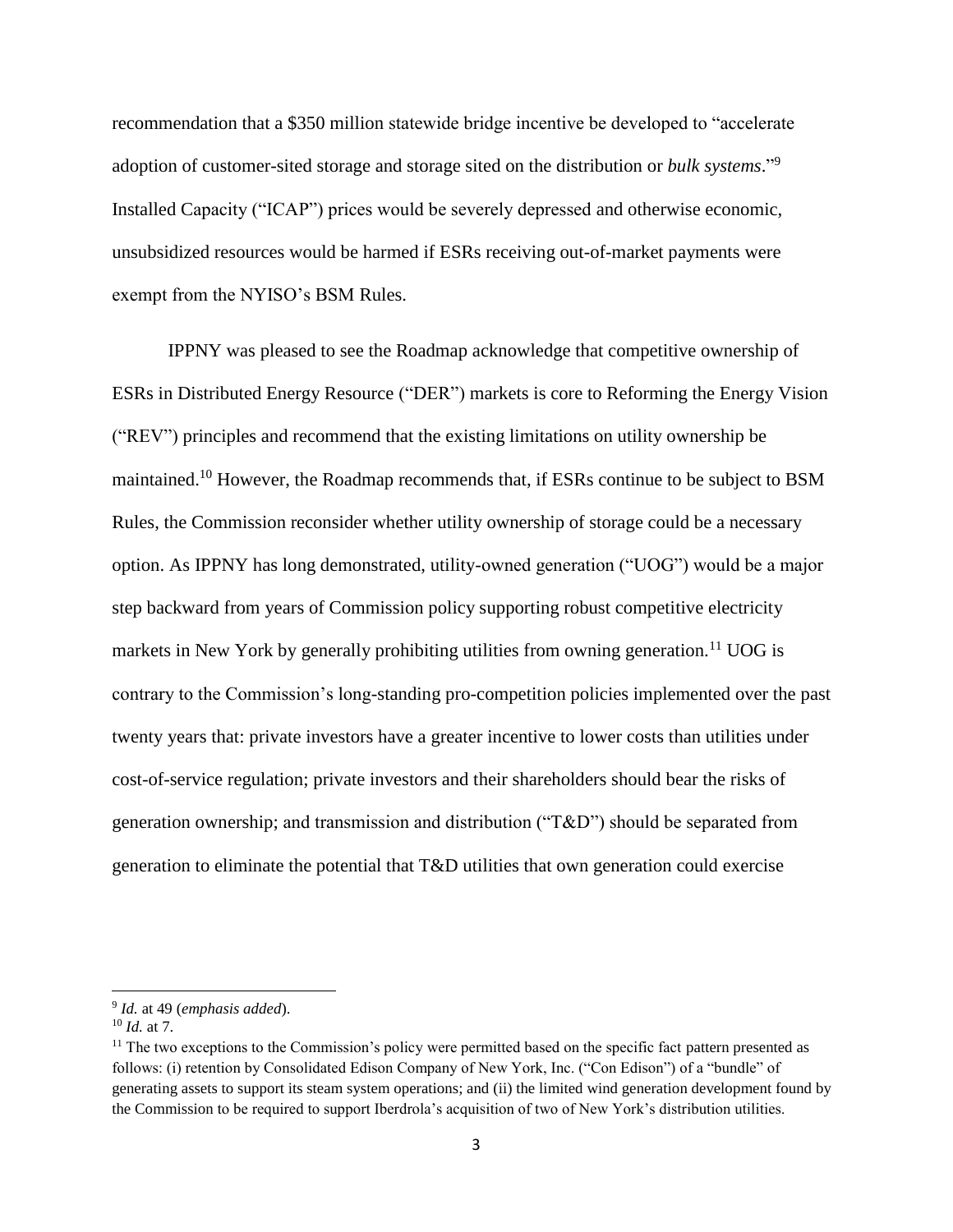vertical market power ("VMP") to the detriment of wholesale competitive electricity markets and consumers.<sup>12</sup>

In his 2018 Briefing Books on the State of the State Address and in his Executive Budget, Governor Andrew M. Cuomo directed "state energy agencies and authorities to work together during 2018 to generate a pipeline of storage projects through utility procurements, to advance regulatory changes in utility rates and wholesale energy markets, to incorporate storage into criteria for large scale renewable procurements, and, [sic] to reduce regulatory barriers."<sup>13</sup> The Roadmap recommends, and IPPNY supports, that NYSERDA's Renewable Energy Credit ("REC") procurements continue to encourage energy storage pairing with large-scale renewables.<sup>14</sup>

To the extent the Commission directs investor-owned utilities to procure ESRs, the Commission should direct such procurements to be awarded through a competitive process, such as is the case with utility procurements of Non-Wires Alternatives ("NWA"). Any competitive process should be transparent and make readily available to bidders and the market information regarding which projects are ultimately selected; that way, market participants can decide whether it is worthwhile to participate in the procurement process.<sup>15</sup> A competitive process for the procurement of ESRs and their related products and services allows competition among

<sup>12</sup> Cases 96-E-0900 et al., *In the Matter of Orange & Rockland Utilities, Inc.'s Plans for Electric Rate Restructuring Pursuant to Opinion 96-12*, Statement of Policy Regarding Vertical Market Power (July 17, 1998) ("VMP Statement").

<sup>&</sup>lt;sup>13</sup> "Building on a Record of Accomplishments," 2018 State of the State, Governor Andrew M. Cuomo, at 215-216. https://www.governor.ny.gov/sites/governor.ny.gov/files/atoms/files/2018-stateofthestatebook.pdf

<sup>&</sup>lt;sup>14</sup> Roadmap at page 62. The Roadmap also recommends that the New York Power Authority "work with customers" to prioritize competitive procurements that it can issue on behalf of its customers to cost effectively procure energy storage or paired renewable/storage/efficiency projects that meet its customers' energy and resiliency needs while also meeting the State's renewable energy and carbon reduction goals" (at page 58).

<sup>&</sup>lt;sup>15</sup> IPPNY member experience with NWA procurement processes has been that adequate information regarding winning bidders has not always been made readily available by the procuring utilities.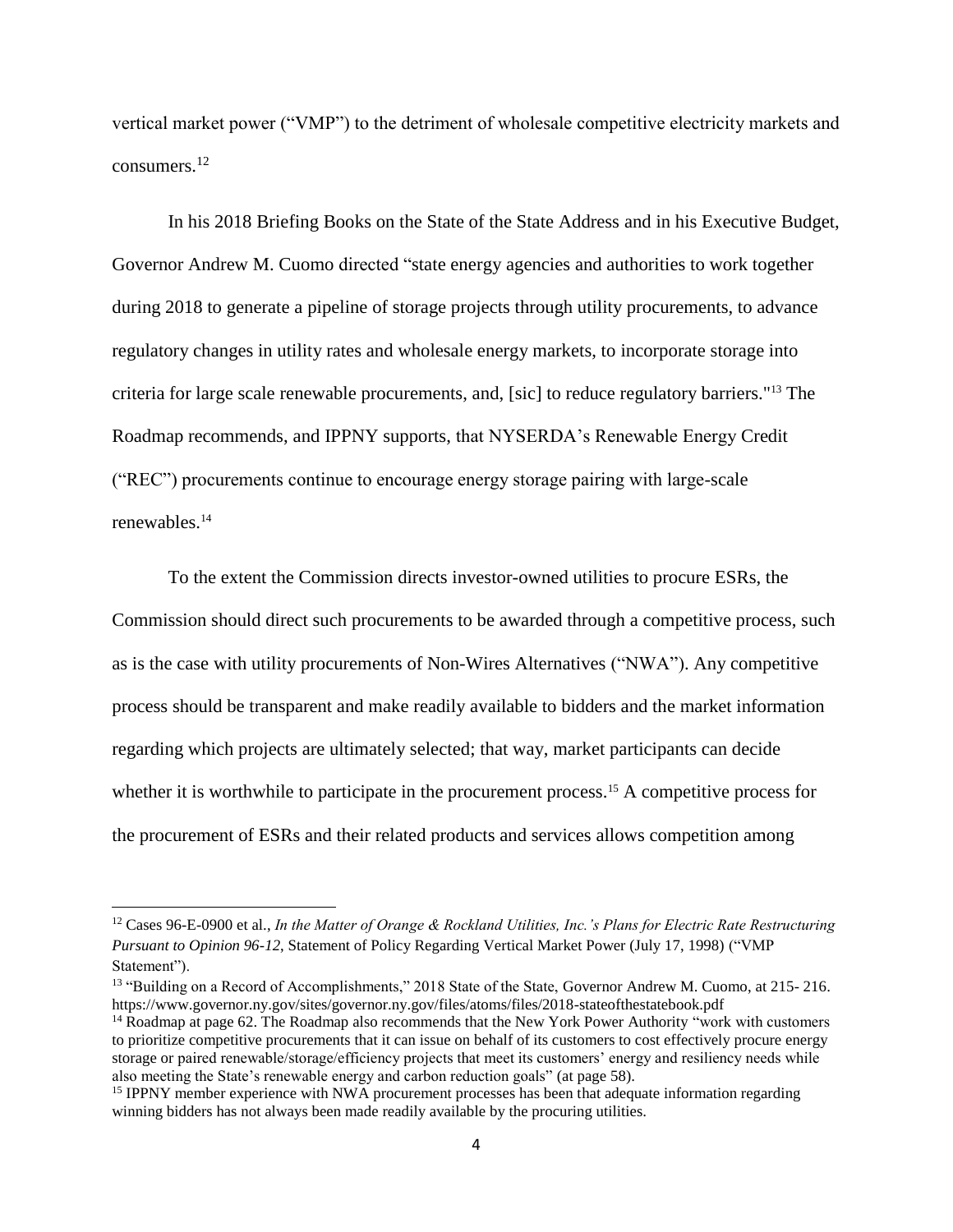independent providers of such services to produce the most efficient and least cost outcome for energy consumers.

# **II. THE COMMISSION SHOULD REJECT THE ROADMAP RECOMMENDATION THAT ESRs BE EXEMPT FROM NYISO BSM RULES.**

The ability of markets to send accurate price signals to market participants is critical to the proper functioning of those markets, fostering competition, and ensuring reliability at the most efficient cost. BSM Rules, which have been in place for the past decade, are the NYISO's primary tool to ensure that uneconomic ICAP supply that enters the market in the Mitigated Capacity Zones does not artificially suppress ICAP prices to the detriment of the competitive market and the investors that rely on such market. In ensuring the integrity of market prices and preventing artificial price suppression, the Federal Energy Regulatory Commission ("FERC") consistently has recognized the detrimental effects of price suppression, stating that "mitigating an offer that is below the resource's actual net costs is reasonable, whether that resource lowers the ultimate auction clearing price by 25% or by 1%," because even "a small change in the clearing price from a below-cost offer may harm competition."<sup>16</sup>

By exempting ESRs from BSM Rules, the NYISO would be allowing uneconomic entry that produces artificially low capacity prices below the Net Cost of New Entry ("CONE"). This, in turn, would prevent the market from sending accurate price signals to new, economic entrants, thereby driving up prices for consumers, inhibiting the very investment the Commission seeks to attract, and threatening reliability in the long term.<sup>17</sup> The NYISO, therefore, has correctly determined that ESRs will be subject to BSM Rules to determine whether such resources should

<sup>16</sup> *PJM Interconnection, L.L.C*., 137 FERC ¶ 61,145, at 63 (2011).

<sup>17</sup> *Id.* at 102-103.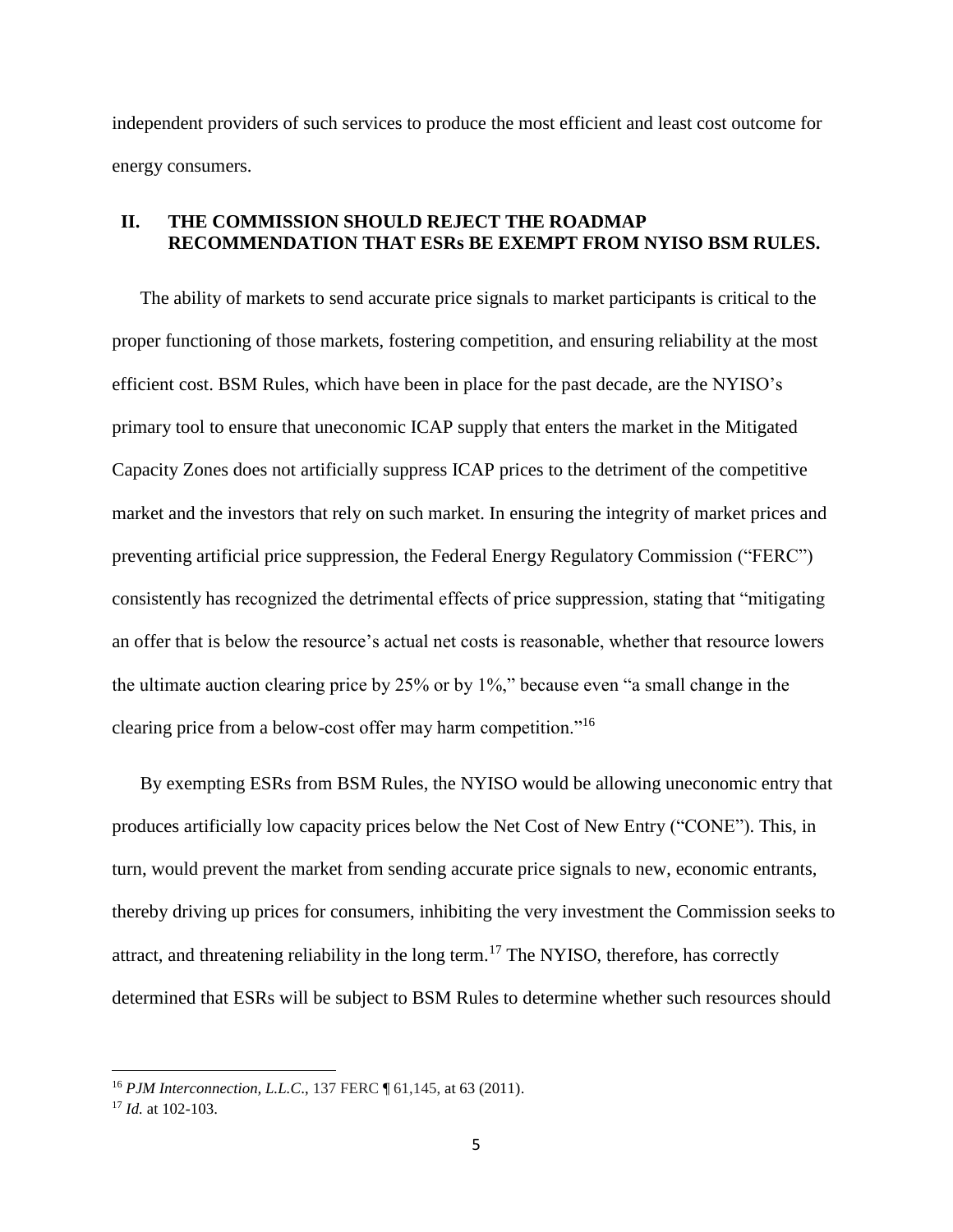be subject to an Offer Floor (i.e., the price at or above which ESRs can offer in the ICAP market) - a determination which has been verbally supported by the NYISO's independent Market Monitoring Unit at NYISO stakeholder meetings.<sup>18</sup>

In comments submitted to the NYISO by the State Entities on June 18, 2018, the State Entities argued that the NYISO's proposed application of BSM Rules to ESRs does not satisfy and is in contravention to FERC Order 841.<sup>19</sup> They stated that FERC Order 841 directed the Regional Transmission Organizations ("RTOs") and Independent System Operators ("ISOs") "to remove barriers to the participation of [ESRs] in the capacity, energy, and ancillary service markets operated by [RTOs] and [ISOs]" and that subjecting ESRs to BSM Rules would create an unjust and unreasonable barrier to entry.  $20$  The State Entities, who are the authors of the Roadmap, maintain that ESRs lack the incentive and ability to exercise market power.<sup>21</sup>

It is true that FERC Order 841 directed the NYISO to develop participation rules that reduce barriers to full ESR participation in the wholesale markets. However, nowhere did FERC say that ESRs should be exempt from BSM Rules or that ESR participation should come at the expense of just and reasonable price formation. Quite the contrary, recent FERC orders indicates that FERC does not favor resource specific exemptions to BSM Rules on the basis that said resources lack the incentive and ability to exercise market power. In an order rejecting two proposals from PJM Interconnection, L.L.C. ("PJM") to modify its capacity market to address increasing

l

<sup>&</sup>lt;sup>18</sup> See NYISO Presentation: Capacity Market Rules for Energy Storage Resources (May 23, 2018), [https://www.nyiso.com/public/webdocs/markets\\_operations/committees/bic\\_icapwg/meeting\\_materials/2018-05-](https://www.nyiso.com/public/webdocs/markets_operations/committees/bic_icapwg/meeting_materials/2018-05-23/Initial%20ESR%20Capacity%20Model.pdf) [23/Initial%20ESR%20Capacity%20Model.pdf.](https://www.nyiso.com/public/webdocs/markets_operations/committees/bic_icapwg/meeting_materials/2018-05-23/Initial%20ESR%20Capacity%20Model.pdf)

<sup>19</sup> State Entities, *Department of Public Service Staff Comments on Proposed Rules to Apply Buyer-Side Mitigation for Energy Storage and DER Market Participation,* (June 18, 2018).

[https://www.nyiso.com/public/webdocs/markets\\_operations/committees/bic\\_icapwg/meeting\\_materials/2018-06-](https://www.nyiso.com/public/webdocs/markets_operations/committees/bic_icapwg/meeting_materials/2018-06-01/DPS%20NYSERDA%20Comments%20Proposed%20Mitigation%20of%20ESR%20DER.pdf) [01/DPS%20NYSERDA%20Comments%20Proposed%20Mitigation%20of%20ESR%20DER.pdf.](https://www.nyiso.com/public/webdocs/markets_operations/committees/bic_icapwg/meeting_materials/2018-06-01/DPS%20NYSERDA%20Comments%20Proposed%20Mitigation%20of%20ESR%20DER.pdf)

<sup>20</sup> *Electric Storage Participation*, 162 FERC ¶61,127 (2018), at 1.

<sup>21</sup> State Entities at 4-5 and Roadmap at 66.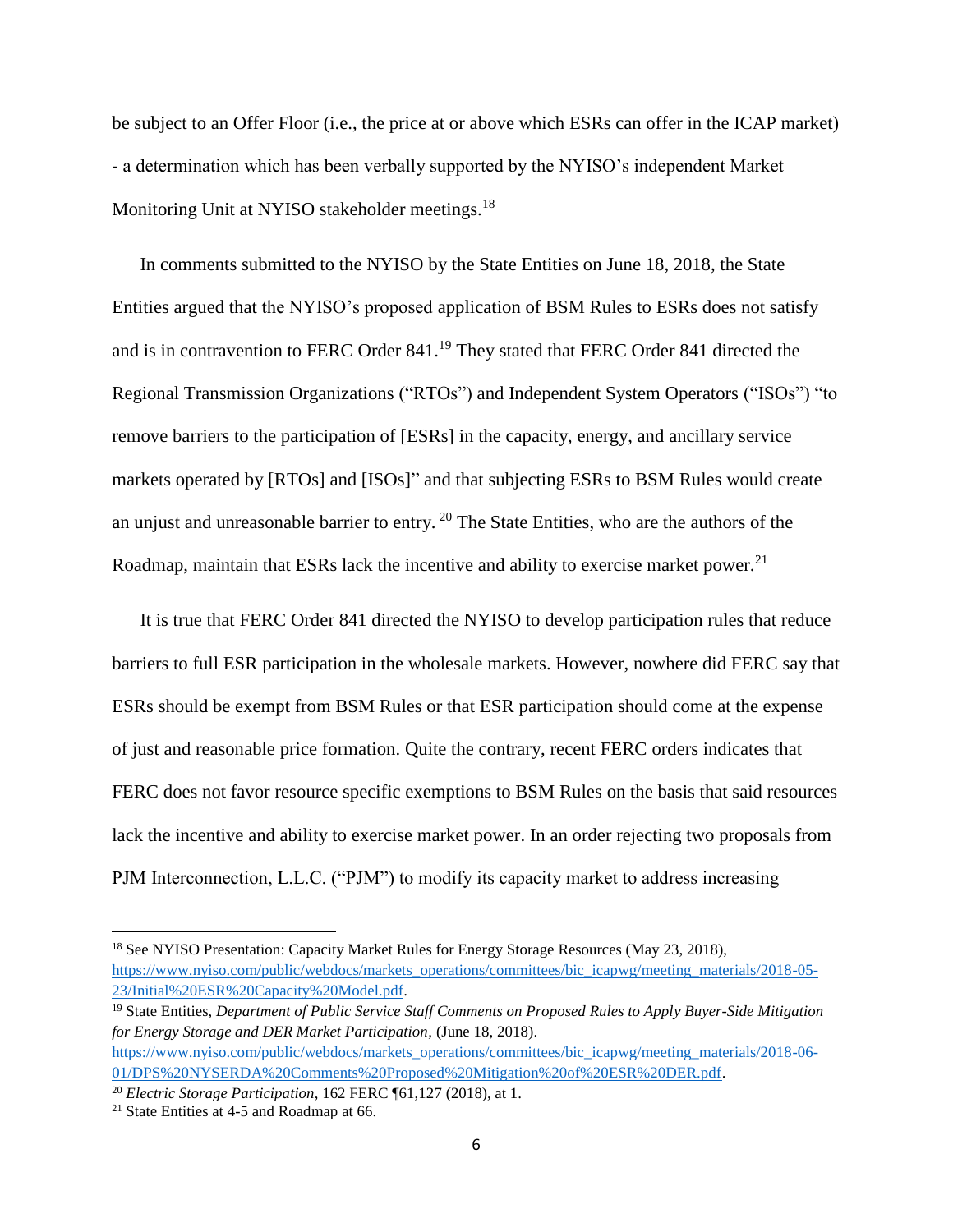amounts of out-of-market support for resources intended to meet state public policies, such as ESRs, FERC reiterated its previous finding<sup>22</sup> that resources receiving out-of-market support are capable of suppressing market prices, regardless of intent:

> Price suppression stemming from state choices to support certain resources or resource types is indistinguishable from that triggered through the exercise of buyer-side market power. Under these circumstances, we no longer can assume that there is any substantive difference among the types of resources participating in PJM's capacity market with the benefit of out-of-market support.  $23$

Moreover, FERC went on to qualify its previous findings regarding proposed exemptions to BSM Rules, stating that, with respect to the NYISO's proposal to exempt renewable resources from BSM Rules, its acceptance was premised on those resources having low capacity factors and high development costs and the NYISO limiting the possibility of price suppression by capping the total amount of renewable resources that can qualify for the exemption.<sup>24</sup> ESRs, by their very nature, are not energy limited resources, as they are capable of withdrawing or injecting into the grid at any time, independent of the traditional factors that have defined energy limited resources and that have been the basis of past FERC decisions.<sup>25</sup> As such, ESRs should not be exempt from the NYISO's BSM Rules.

Rather than seek to use out-of-market mechanisms to support the Governor's ESR goal, the Commission should direct DPS Staff to work through the NYISO stakeholder process, in which it has voting power, to develop capacity market participation rules that value the unique

<sup>22</sup> *ISO-New England,* 135 FERC ¶ 61,029 at 170-71 (2011).

<sup>23</sup> *PJM Interconnection, L.L.C*., 163 FERC ¶ 61,236 (2018) ("PJM MOPR Order").

<sup>24</sup> PJM MOPR Order at 48.

<sup>&</sup>lt;sup>25</sup> Notably, FERC has yet to issue an order on the NYISO's proposed tariff changes to exempt up to 1,000 MW of renewables from BSM per Class Year. IPPNY and the Electric Power Supply Association ("EPSA") protested the NYISO's proposed tariff changes. *Joint Protest of IPPNY and EPSA*, (Docket No. ER16-1404), (May 31, 2016).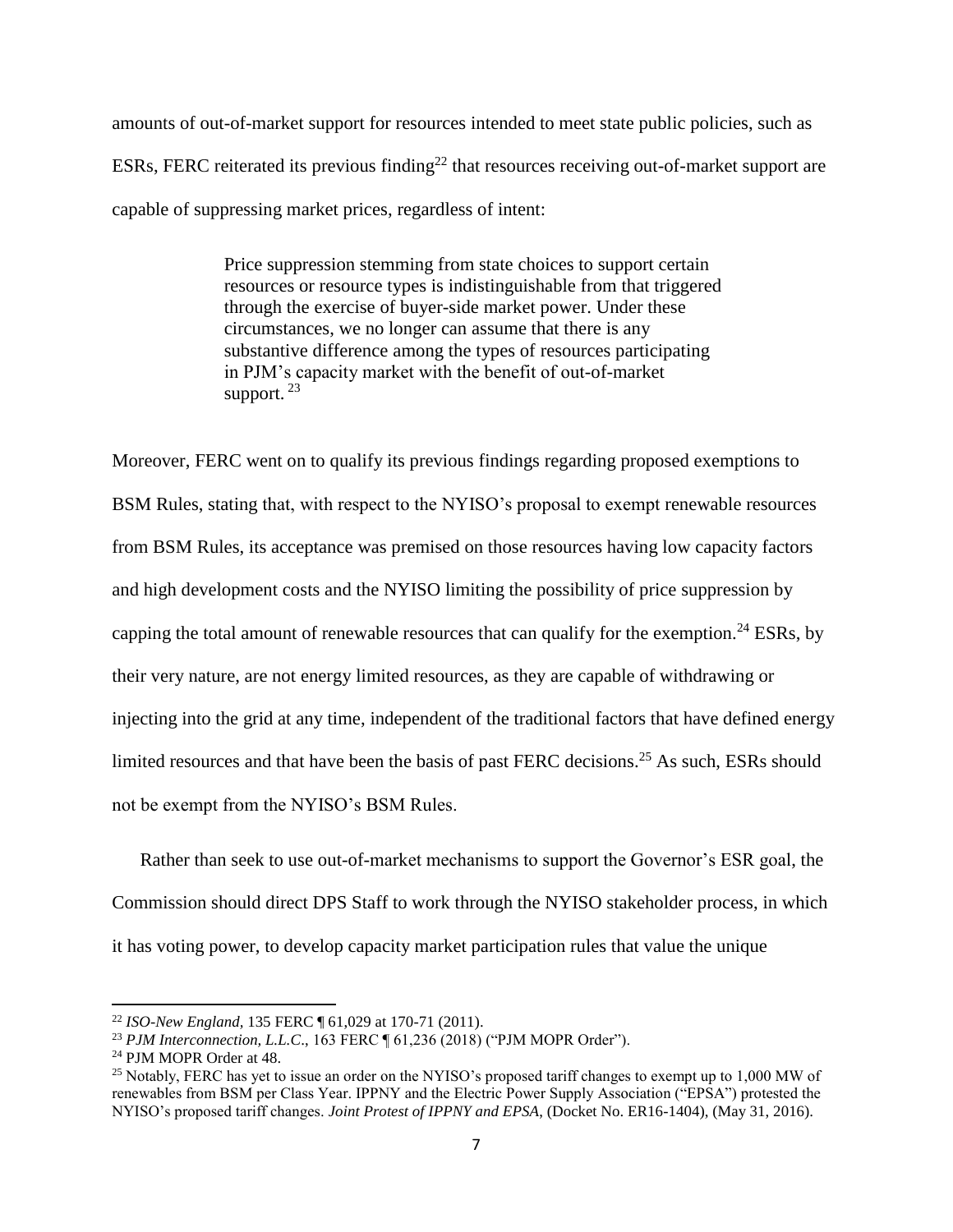reliability attributes of ESRs so that the NYISO may develop attractive market products that all ESR developers may compete to provide. The Commission may also consider supporting in the next Demand Curve Reset process a Net CONE that is determined using an ESR as the proxy peaking unit technology.

# **III. THE COMMISSION MUST UPHOLD ITS LONG-STANDING POLICY PROHIBITING UOG, INCLUDING UTILTY OWNERSHIP OF ESRS.**

While acknowledging the Commission's findings in its REV Track One Order that unrestricted utility participation in the DER markets would present a greater risk of undermining markets than a potential for accelerating market growth and clearly stating that UOG is not the "first best choice" for ESR development, the Roadmap leaves the door open for utilities to reenter the generation business if ESRs are not exempted from BSM Rules.<sup>26</sup> As the Commission has found and IPPNY has consistently demonstrated in various proceedings,  $27$  most recently in the Commission's Offshore Wind proceeding,<sup>28</sup> energy services should be provided costeffectively by private developers on a competitive basis rather than by utilities through rate-ofreturn regulation. This approach ensures that private investors, not captive ratepayers, bear investment risks and that uneconomic projects—whose suppressive impacts adversely harm the private developers that must rely on competitive markets for their survival—are not developed. It also ensures that utilities are not able to exercise VMP to the detriment of competitive markets and consumers. The Commission should reaffirm its commitment to these principles by

<sup>26</sup> Roadmap at 8.

<sup>27</sup> *See, e.g.*, Case 14-E-0302, *Petition of Consolidated Edison Company of New York, Inc. for Approval of Brooklyn Queens Demand Management Program*, Comments of Independent Power Producers of New York, Inc. (Oct. 6, 2014), at 2–3, 14–15; Case 14-M-0101, *Proceeding on Motion of the Commission in Regard to Reforming the Energy Vision*, IPPNY Comments (Sept. 22, 2014), at 6, 12–15; Case 14-M-0101, *supra*, IPPNY Comments (July 18, 2014), at 8–16.

<sup>28</sup> Case 18-E-0071, *In the Matter of Offshore Wind Energy*, Order Establishing Offshore Wind Standard and Framework for Phase 1 Procurement (July 17, 2018).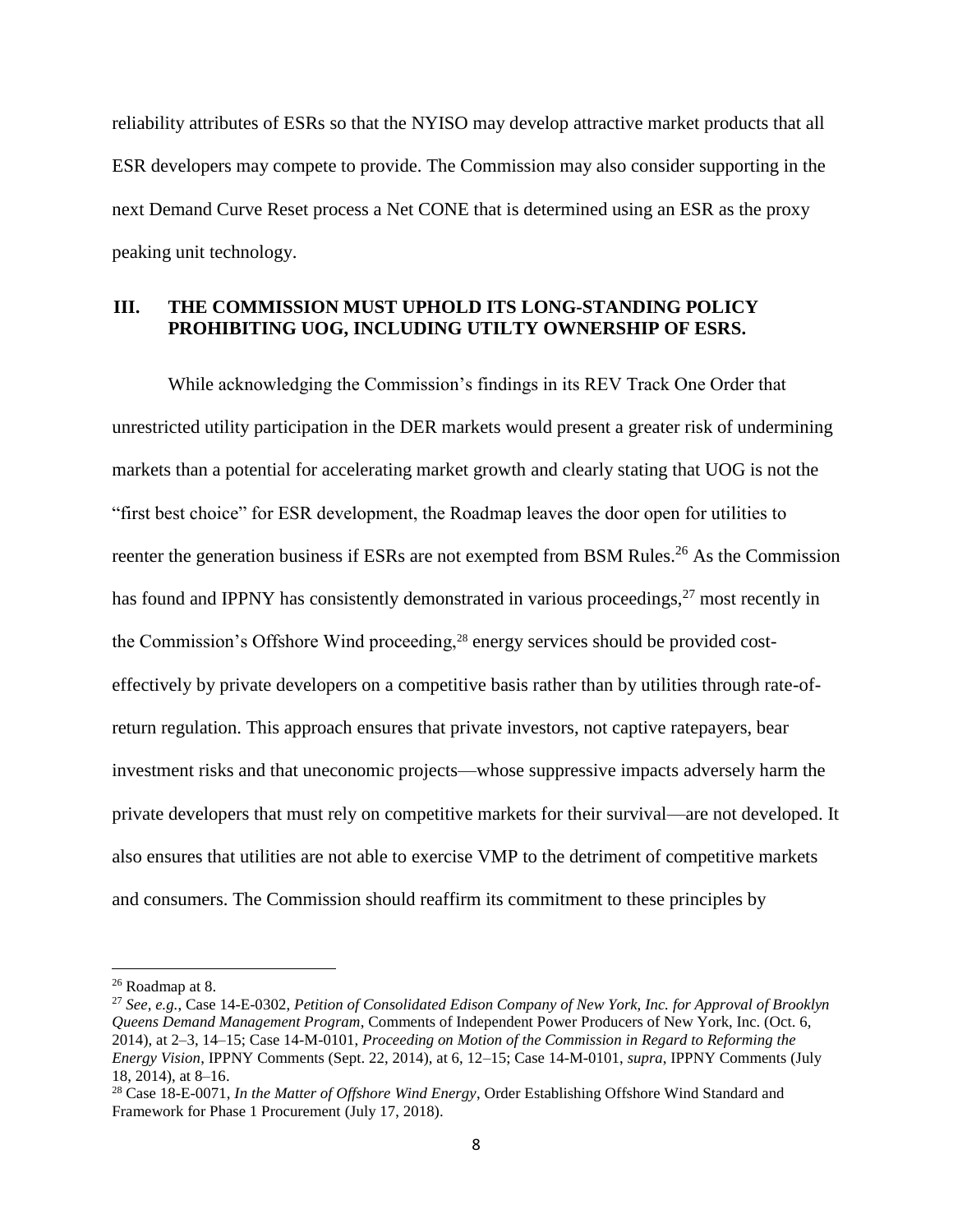continuing its long-standing prohibition on UOG, including prohibiting utilities from owning ESRs. Going forward, in order to provide least cost outcomes for energy consumers and to accelerate market growth, energy storage projects should be developed and owned only by independent providers of energy storage services selected through a competitive process that ensures lowest cost to electricity consumers.

#### **A. UOG Shifts Investment Risks Back to Captive Ratepayers.**

Market-based mechanisms are the best means of procuring resources and services in the most efficient manner. In its seminal opinion issued in 1996 to introduce competitive electric markets in New York State, the Commission adopted its policy endorsing, *inter alia*, the creation of a competitive wholesale generation market.<sup>29</sup> In Opinion 96-12, the Commission determined that competitors would have a greater incentive to lower costs than utilities under a cost-ofservice regulatory regime, which would inure to the benefit of New York's consumers.<sup>30</sup> The Commission also recognized in Opinion 96-12 that the most efficient means of selecting new resources is via the competitive market. Further, the Commission found that one of the primary benefits of competitive markets is that investment risks would shift from captive utility ratepayers to private investors.<sup>31</sup>

If, in addition to the other out-of-market activities that are threatening the NYISO wholesale competitive markets, utilities are allowed to develop or acquire an interest in cost-ofservice, rate-regulated ESRs, ratepayers ultimately will be put back in the position of being at risk to shoulder the cost overruns of such projects. As history demonstrates, the risk of such cost overruns and ratepayer harm is very real. For example, Con Edison's East River Repowering

<sup>29</sup> Cases 94-E-0952 et al., *In the Matter of Competitive Opportunities Regarding Electric Service*, Opinion and Order Regarding Competitive Opportunities for Electric Service, Opinion 96-12 (May 20, 1996), at 32 ("Opinion 96-12"). <sup>30</sup> *Id.* at 30.

<sup>31</sup> *Id.* at 30–31.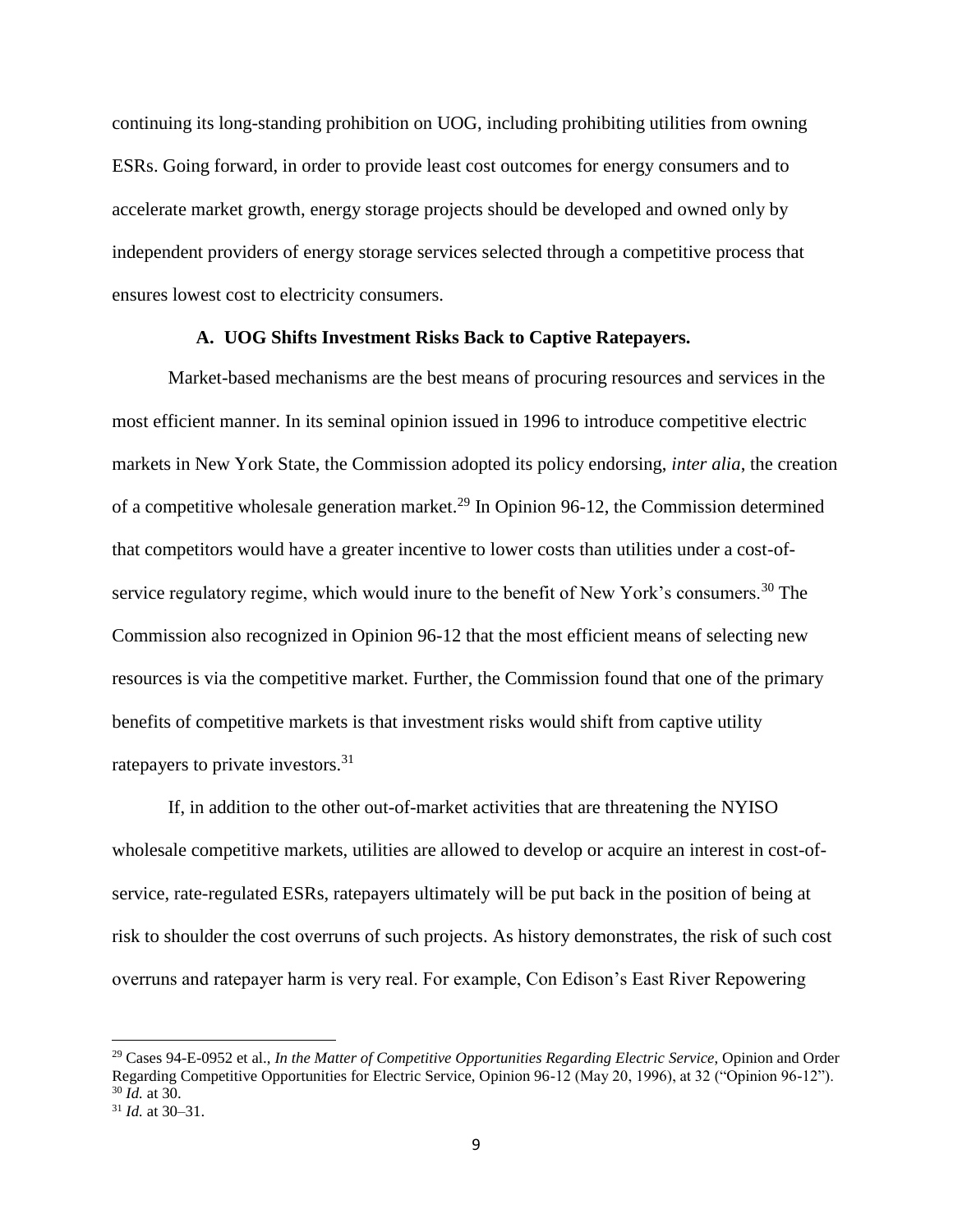Project, prompted by needs on Con Edison's steam system, had an initial estimated cost of \$406 million. However, ratepayers were required to bear final costs of \$788.3 million, almost a 100% overrun of original cost estimates.<sup>32</sup> Similarly, Rochester Gas and Electric Corporation's ("RGE") construction of its Rochester Transmission Project (albeit a transmission project) was projected to cost approximately \$75.4 million when initially authorized.<sup>33</sup> The estimates subsequently ballooned to \$125 million, a 60% increase. In the case of a merchant renewable facility or other resource, private investors bear the risk of loss, not consumers. Because they do not have the luxury of an assured regulated revenue stream to cover their costs, they are forced to be more efficient. Problems such as cost overruns and negative impacts on the competitive markets can be avoided by continuing to prohibit utilities from owning cost-of-service, rateregulated generation assets.

### **B. UOG Chills Private Investment.**

The Commission's decision almost two decades ago to restructure New York's energy markets from vertically integrated monopolies to a competitive wholesale and retail market structure was based on the fundamental economic principle that competition brings forth efficiencies, technical advancements, savings, and other benefits, which are unlikely to occur as effectively, if at all, absent the motivation provided by such markets.<sup>34</sup> The Commission's basis for the decision to move towards competitive markets was sound, but the follow-through has not been consistent with the concepts behind restructuring. Properly designed competitive electric markets (where out-of-market activities are not prevalent) lead to more efficient operations,

l

<sup>32</sup> Case 05-S-1376, *Consolidated Edison Company of New York. Inc.*, Order Determining Revenue Requirement and Rate Design (Sept. 22, 2006), at 6.

<sup>33</sup> *See* Case 03-T-1385, *Rochester Gas and Electric Corporation,* Order Granting Certificate of Environmental Compatibility and Public Need (Dec. 16, 2004), at 4.

<sup>34</sup> Opinion 96-12 at 26.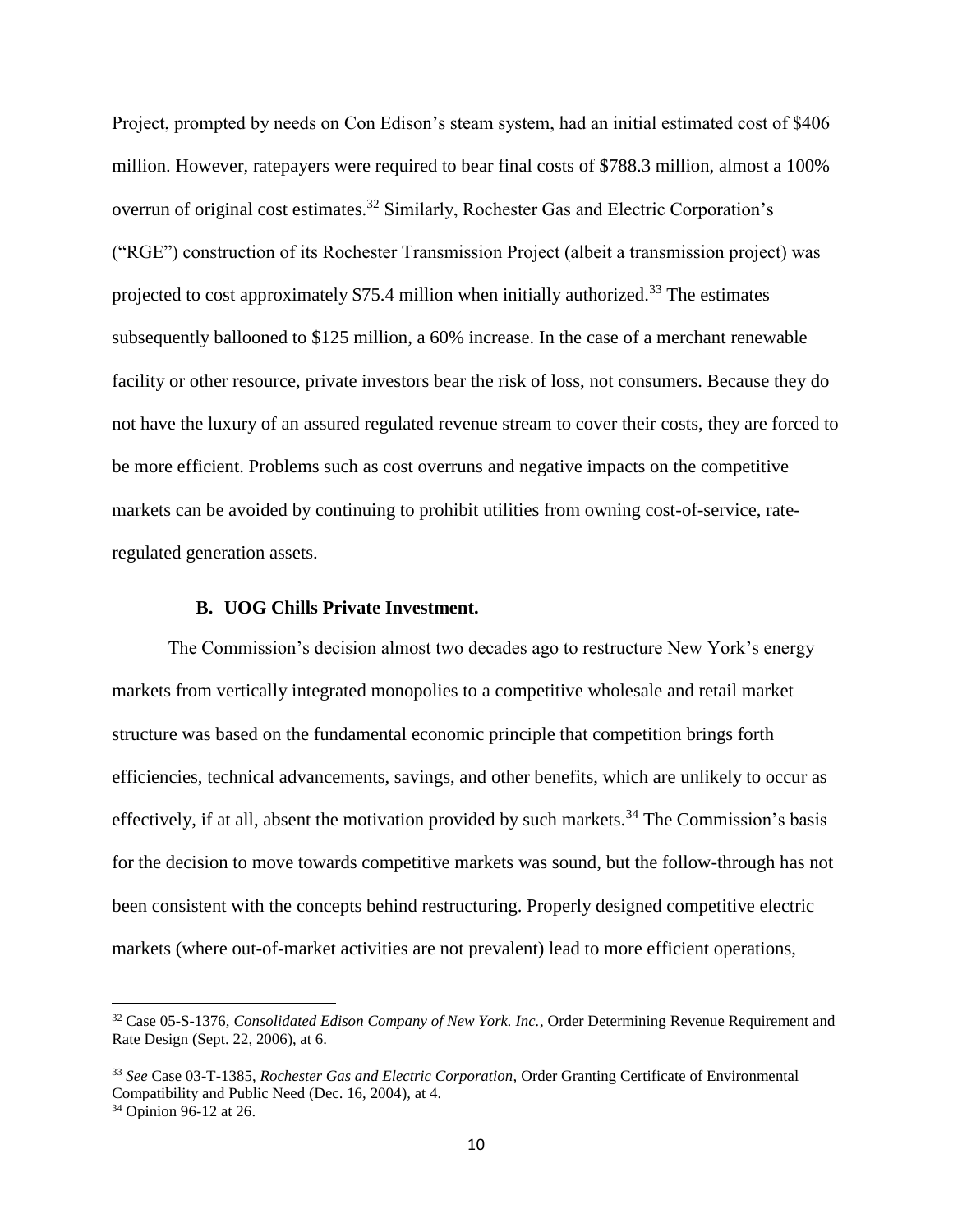lower utility bills for customers, a better climate for companies seeking to do business in the State, and a healthier State economy overall.

Accordingly, at a minimum, ESR developers should be required to compete to provide products that benefit consumers at a lower cost than can be provided by utilities. If utilities are allowed to own ESRs and recover costs via cost-of-service rates, it will harm the competitive electric markets in the State, as discussed below, and will also further chill the already fragile merchant investment community from making future investments in the State, which would do immense harm to the market. As private investment is discouraged, utilities, which are typically unresponsive to price efficiencies and reluctant to innovate, will dominate the ownership of ESRs. Once this cycle begins, it will become a self-fulfilling prophecy. Less merchant involvement will produce more monopoly domination, which, in turn, will produce even less merchant investment.

If the Commission decides that ESRs should be awarded contracts through competitive procurements, it should not allow utilities to participate if they will ultimately own the ESRs. It is impossible to fairly compare the costs and benefits of a proposed project that will obtain costof-service, rate-based recovery with a private developer's proposed project that must rely on contractual payments and market revenues for cost recovery. A project that is willing to cap the total cost exposure to consumers through a combination of contractual payments and properly designed competitive market revenues would ultimately be more beneficial to customers than a cost-based solution that may have a lower initial cost estimate (making it *appear* to be the better choice) but also retains the ability to seek recovery of all costs without limitation.

In addition, it will be impossible to ensure that utilities will accurately disclose all of the benefits an ESR project will provide to their T&D systems. For example, a utility could underbid

11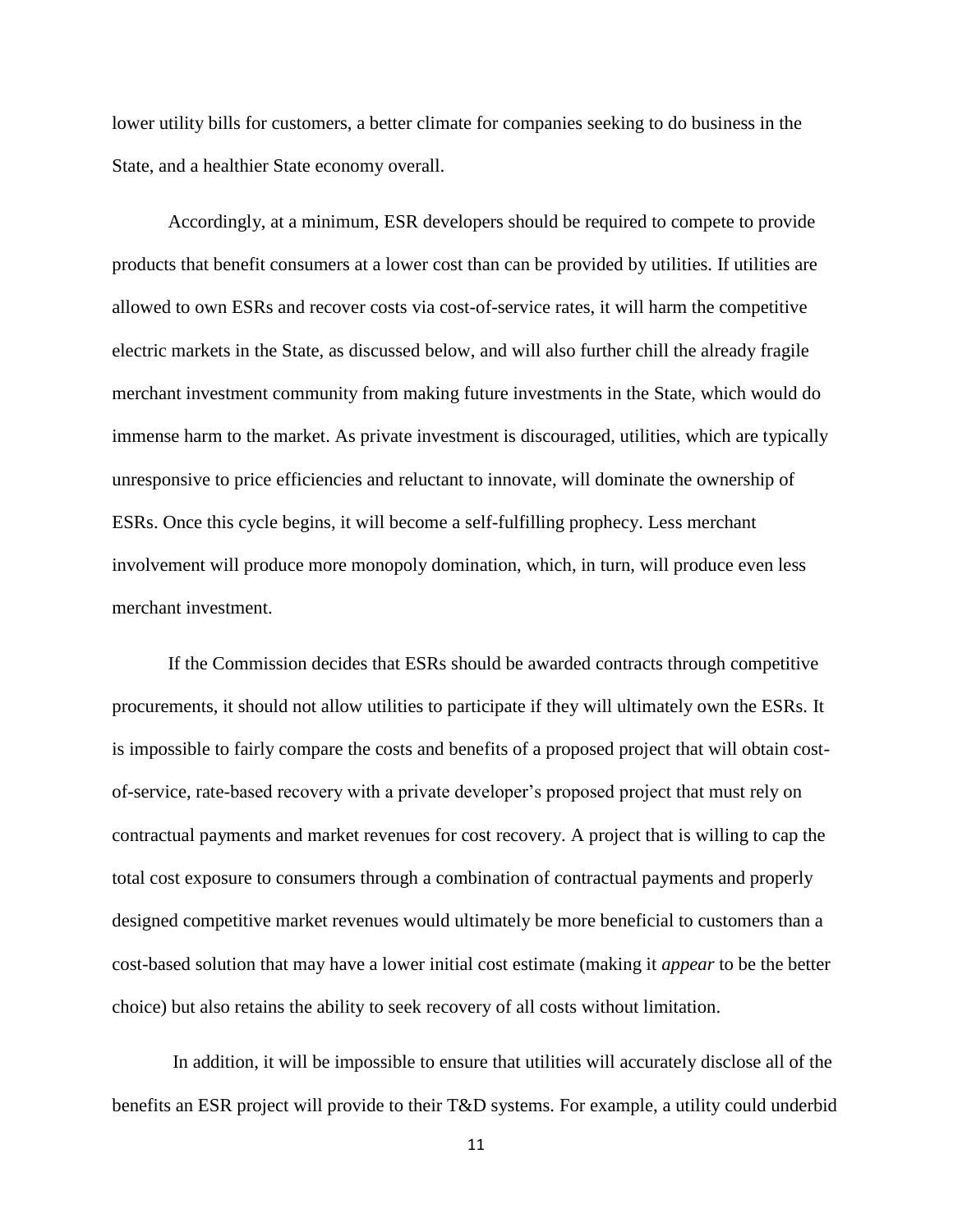a non-utility project because it alone knows that its project will delay needed upgrades to its T&D system and can redirect those "savings" to the project that will otherwise reduce the utility's costs and allow it to offer a lower bid. Non-utilities will be at an obvious disadvantage in bidding against utilities if non-utilities, which have far less knowledge of the T&D system than the utilities that own and operate the systems, are unable to reflect these cost savings in their bids. Therefore, to ensure that utilities have no incentive to hide their T&D system cost savings that will result from an ESR project and to promote a level playing field generally, utilities should be ineligible from participating in solicitations for these projects.

The Commission has already considered and rejected proposals to allow utilities to own renewable generation. During the 2009 RPS review, the Commission rejected the establishment of a new "Utility-Sited Tier" to promote small, utility-owned solar photovoltaic facilities that integrate renewable energy generation into the distribution system at strategic locations.<sup>35</sup> The Commission reaffirmed its policy prohibiting utilities from owning small-scale renewables, except in very limited circumstances, in its REV policy order. The Commission ruled that "[a] basic tenet underlying REV is to use competitive markets and risk based capital as opposed to ratepayer funding as the source of asset development. On an *ex ante* basis, utility ownership of [DER] conflicts with this objective and for that reason alone is problematic."<sup>36</sup> Consequently, the Commission established the "general rule" that "utility ownership of DER will not be allowed unless markets have had an opportunity to provide a service and have failed to do so in a

l

<sup>35</sup> Case 03-E-0188, *Proceeding on Motion of the Commission Regarding a Retail Renewable Portfolio Standard*, Order Authorizing Customer-Sited Tier Program Through 2015 and Resolving Geographic Balancing and Other Issues Pertaining to the RPS Program (Apr. 2, 2010), at 34–35.

<sup>36</sup> Case 14-M-0101, *supra*, Order Adopting Regulatory Policy Framework and Implementation Plan (Feb. 26, 2015), at 67.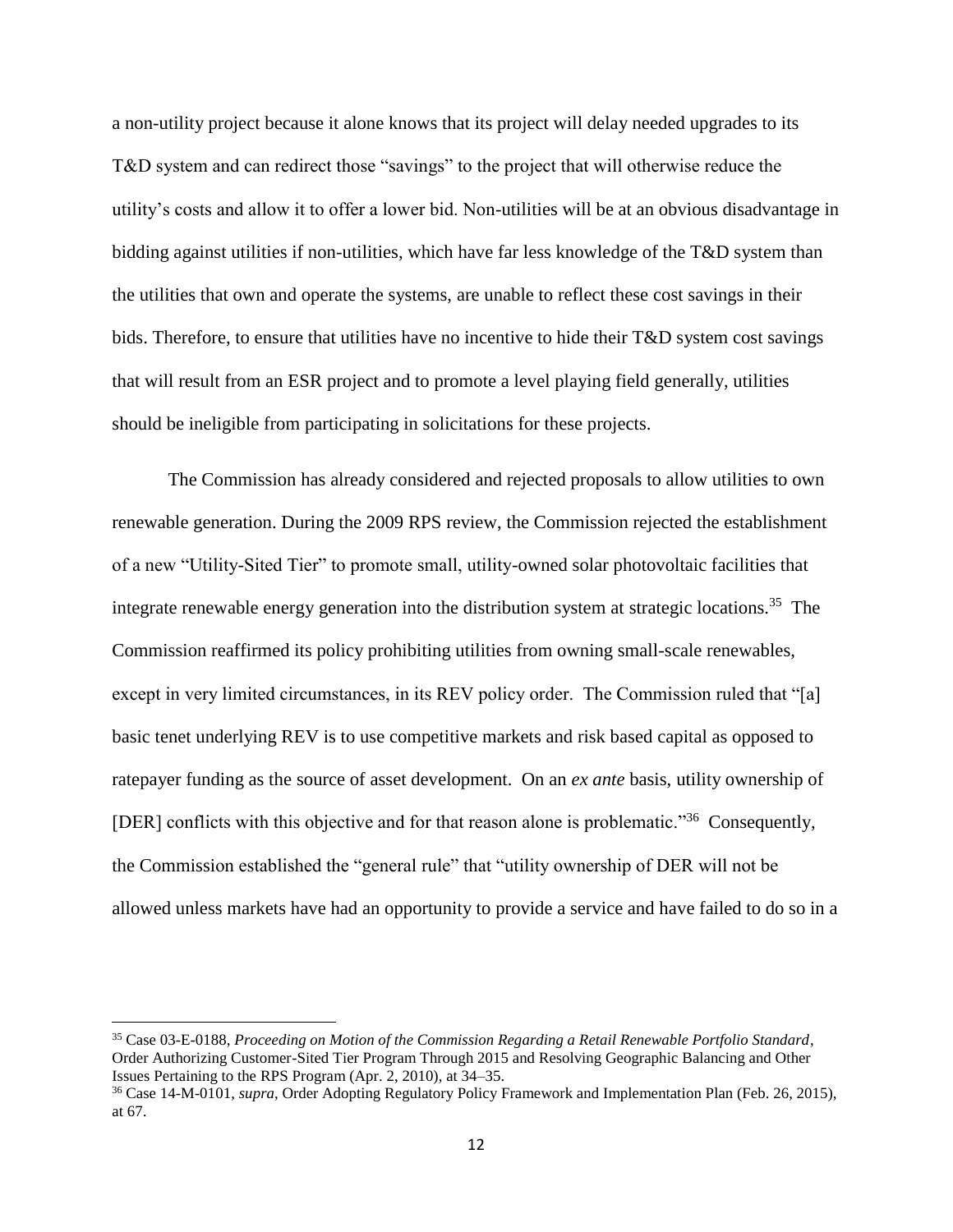cost-effective manner."<sup>37</sup> As noted above, the Commission most recently rejected UOG in its Offshore Wind Order, consistent with its long-standing policies.<sup>38</sup>

There has been no showing that there is a shortage of private developers that will compete to develop ESR projects. The experience to date has been that private investment has responded to the call for the development of renewable resources,<sup>39</sup> and, in fact, there are at least a half dozen ESR projects in the NYISO's interconnection queue. <sup>40</sup> This experience should continue to guide the structure and rules for ESR ownership.

# **C. The Commission Determined That the Most Effective Way to Allay VMP Concerns Arising from UOG Is to Prohibit UOG.**

The Commission's VMP Policy established a rebuttable presumption "that ownership of generation by a T&D company affiliate would unacceptably exacerbate the potential for vertical market power."<sup>41</sup> Consistent with long-standing Commission policy, utilities should continue to be proscribed from owning generation in New York State, including ESRs. IPPNY has been a strong supporter of the VMP Policy Statement, which requires the separation of generation from utilities to eliminate the potential that utilities could exercise VMP to the detriment of wholesale competitive electricity markets and consumers.<sup>42</sup> The Commission's VMP Policy Statement assures energy market participants, who are considering doing business or making further

 $\overline{a}$ 

https://www.nyiso.com/public/markets\_operations/services/planning/planning\_resources/index.jsp

<sup>37</sup> *Id.* at 68.

<sup>38</sup> Offshore Wind Order at 38.

<sup>&</sup>lt;sup>39</sup> In a press releases issued by Governor Andrew Cuomo's press office on March 9, 2018, it was noted that NYSERDA evaluated 88 applications from 30 developers for Clean Energy Standard Tier 1 REC contracts, providing NYSERDA the opportunity "to select the best and most cost-effective proposal." [https://www.governor.ny.gov/news/governor-cuomo-announces-formal-request-new-york-exclusion-federal](https://www.governor.ny.gov/news/governor-cuomo-announces-formal-request-new-york-exclusion-federal-offshore-drilling-program)[offshore-drilling-program](https://www.governor.ny.gov/news/governor-cuomo-announces-formal-request-new-york-exclusion-federal-offshore-drilling-program)

<sup>40</sup> NYISO Interconnection Queue, (August 29, 2018)

<sup>&</sup>lt;sup>41</sup> VMP Policy Statement at  $1-2$ .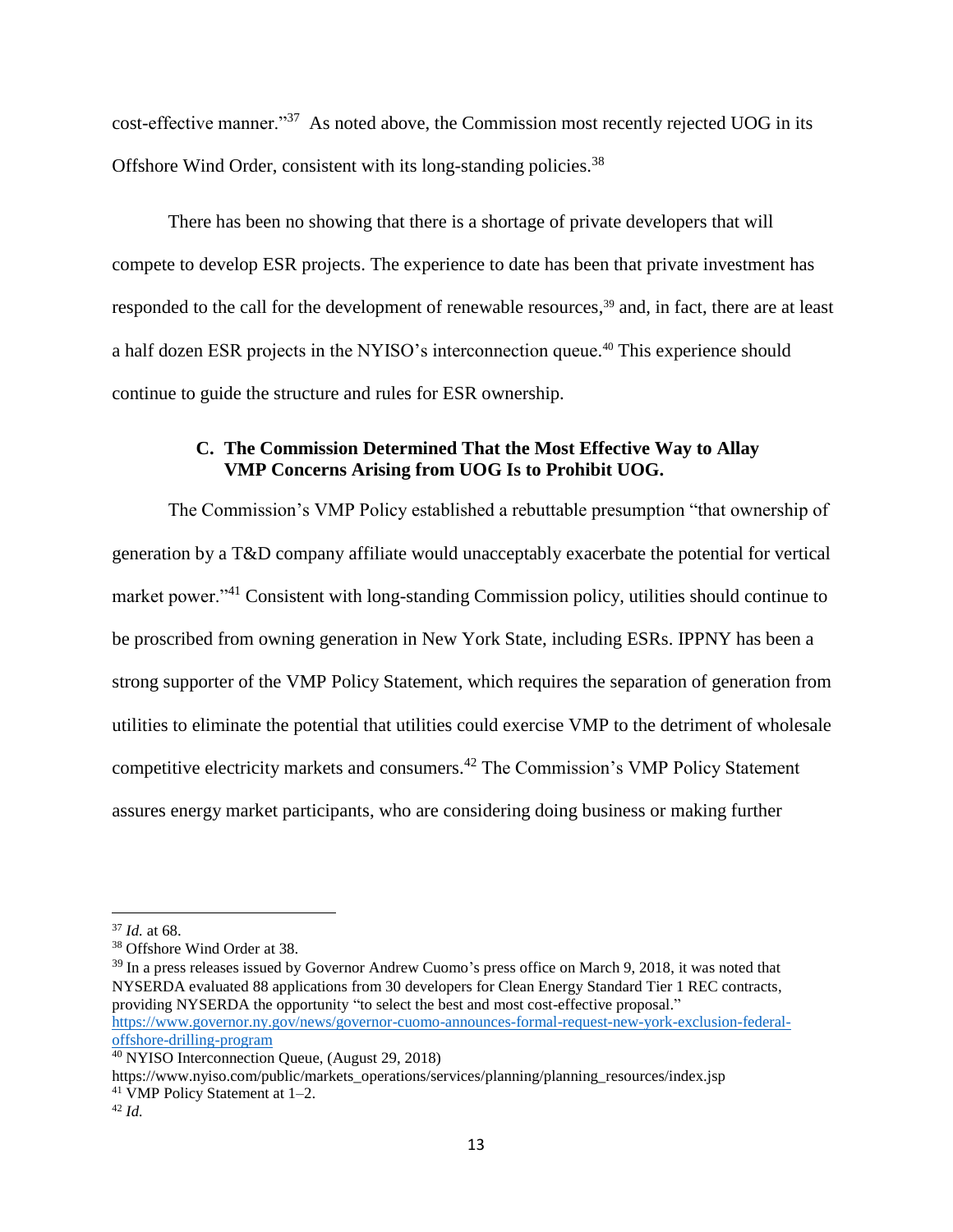investments in the State, that the Commission is committed to a competitive electric market. The VMP Policy Statement discussed the problem with potential VMP:

> Vertical market power occurs when an entity that has market power in one stage of the production process leverages that power to gain advantage in a different stage of the production process. A utility with an affiliate owning generation may, in certain circumstances, be able to adversely influence prices in that generator's market to the advantage of the combined operation.<sup>43</sup>

The Commission identified the potential for VMP in two instances.<sup>44</sup> First, VMP could be exercised when a utility owns generation in its own service territory. The Commission was concerned that the utility could use its control of the T&D system to favor its own generation or thwart its competition by either lowering competitors' revenues or raising their costs. Second, VMP could be exercised when a utility owns generation that is located on the high side of a transmission constraint. The Commission was concerned that the T&D utility could use its control of the transmission system to increase constraints and raise the value of its generating assets.

The Commission found that, in a wholesale or retail competitive model, generation and energy service functions should be separated from T&D functions, wherever feasible, to eliminate concerns related to the exercise of VMP and best meet the interests of ratepayers. The Commission determined that total divestiture of generation was the clearest way to allay concerns about VMP and avoid anti-competitive behavior (such as favored treatment of affiliates and cross-subsidies among affiliates in both competitive and monopoly environments).<sup>45</sup> Finding that separating ownership of generation from T&D was preferable to relying on regulatory

<sup>43</sup> *Id.* at 1.

<sup>44</sup> *Id.*

<sup>45</sup> Opinion 96-12 at 64–65.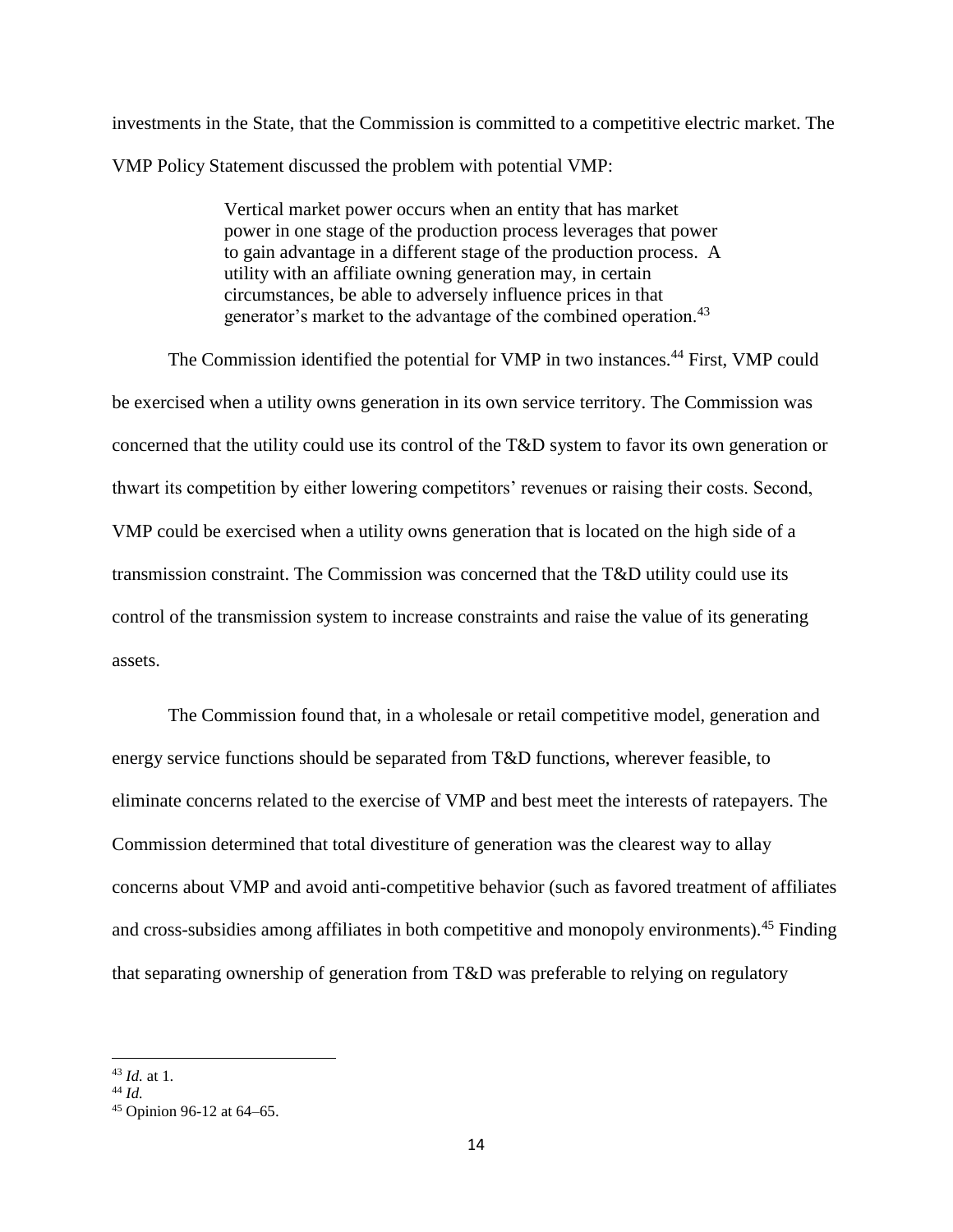controls and enforcement mechanisms because the latter was incapable of timely identifying and remedying the potential for abuse, the Commission established a rebuttable presumption that separation of these functions was required.<sup>46</sup> The first paragraph of the VMP Statement summarized the Commission's findings:

> In creating a competitive electric market, the Commission has viewed divestiture as a key means of achieving an environment where the incentives to abuse market power are minimized. Recognizing that vigilant regulatory oversight cannot timely identify and remedy all abuses, it is preferable to properly align incentives in the first place.<sup>47</sup>

In addition, the Commission stated that divestiture would help create a larger number of competing generating companies, which would result in a more dynamic market.<sup>48</sup>

The Commission, therefore, strongly encouraged the utilities to divest their generation.<sup>49</sup> And it ultimately adopted divestiture as the path forward, a step which ultimately occurred and was sanctioned at the Commission in the utility-specific rate and restructuring cases. To avoid the adverse impacts that would result from the exercise of VMP on both the continued development of competitive markets and, concomitantly, consumers, the Commission established strict VMP guidelines in the VMP Policy Statement that expressly provide that the proponent of a proposal to own both transmission and generation would face a very high hurdle in its Section 70 proceeding, namely, it must overcome the rebuttable presumption that such dual ownership would unacceptably exacerbate the potential for VMP. The Commission ruled:

> To guard against undesirable incentives, a rebuttal [sic] presumption will exist for purposes of the Commission's Section 70 review of the transfer of generation assets, that ownership of generation by a T&D company affiliate would unacceptably

<sup>46</sup> VMP Policy Statement at 1.

<sup>47</sup> *Id.*

<sup>48</sup> Opinion 96-12 at 65.

<sup>49</sup> *Id.*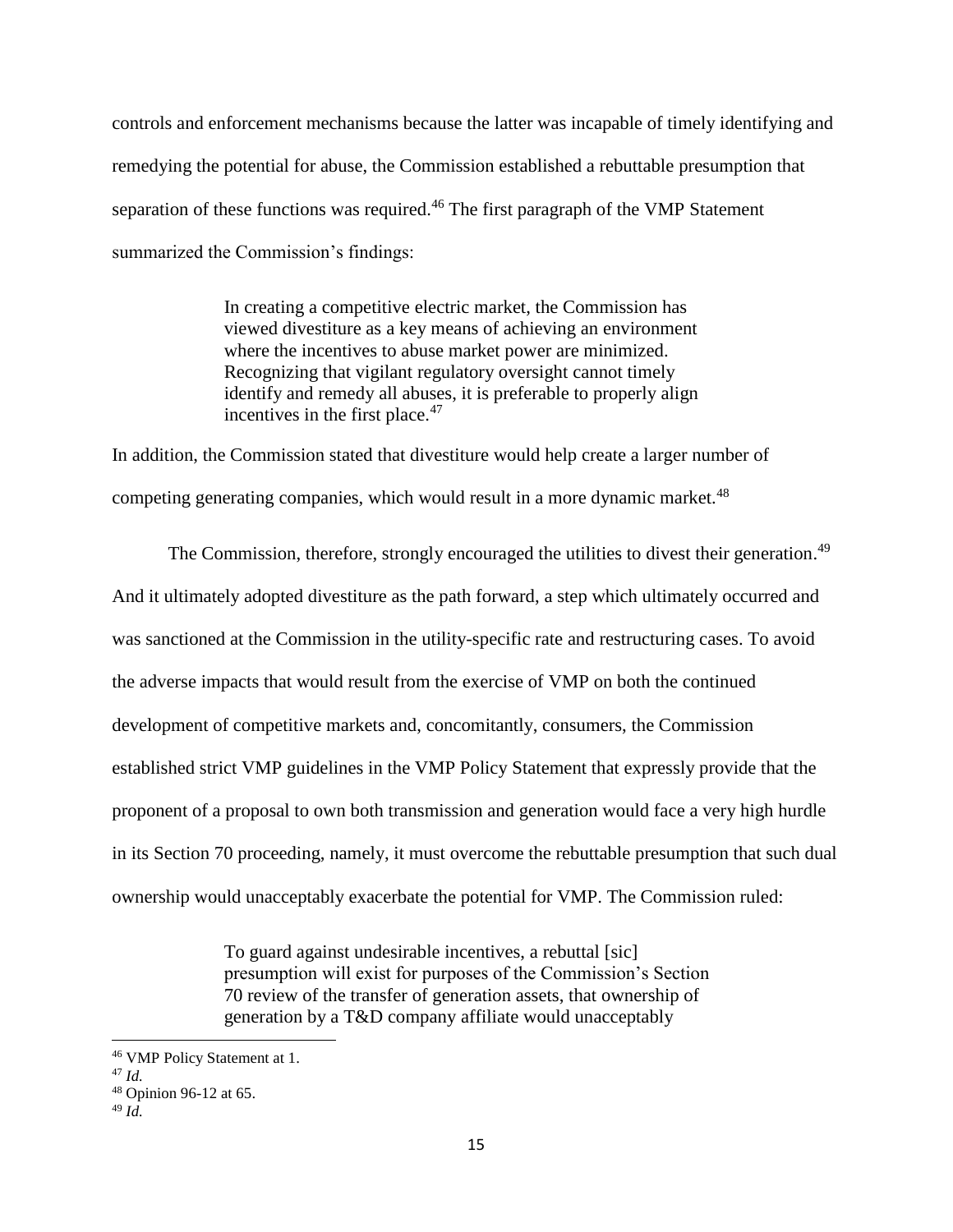exacerbate the potential for vertical market power. To overcome the presumption the T&D company affiliate would have to demonstrate that vertical market power could not be exercised because the circumstances do not give the T&D company an opportunity to exercise market power, or because reasonable means exist to mitigate market power. Alternatively, the T&D company would need to demonstrate that substantial ratepayer benefits, together with mitigation measures, warrant overcoming the presumption. $50$ 

The Commission's policy has been implemented with great success. Except in the limited instance of generation associated with addressing the steam system in New York City, the T&D utilities have divested their generation, the vast majority of new generation has been developed by independent power producers, and a competitive wholesale electricity market now operates in New York.

The Commission subsequently has reaffirmed its VMP Policy Statement since the utilities divested most of their generation approximately 15 years ago. In 2007, the Commission found the joint proposal to support the merger of National Grid and KeySpan to be deficient because it would have permitted National Grid to own generating facilities. In its order addressing the proposed merger, the Commission rectified this deficiency by identifying the additional requirement that, *inter alia*, National Grid must agree to divest the 2,450 MW Ravenswood generating facility portfolio as an express condition to approval of the merger.<sup>51</sup> The Commission explained why it adopted this condition:

> For more than 12 years, this Commission has taken numerous actions to develop competitive markets for generation products in New York. The long-term goal is that customers should be able to obtain generation products by paying prices resulting from a fully

<sup>50</sup> VMP Policy Statement at 1–2.

<sup>51</sup> Case 06-M-0878, *National Grid PLC & KeySpan Corp.*, Order Authorizing Acquisition Subject to Conditions and Making Some Revenue Requirement Determinations for KeySpan Energy Delivery New York and KeySpan Energy Delivery Long Island (Sept. 17, 2007).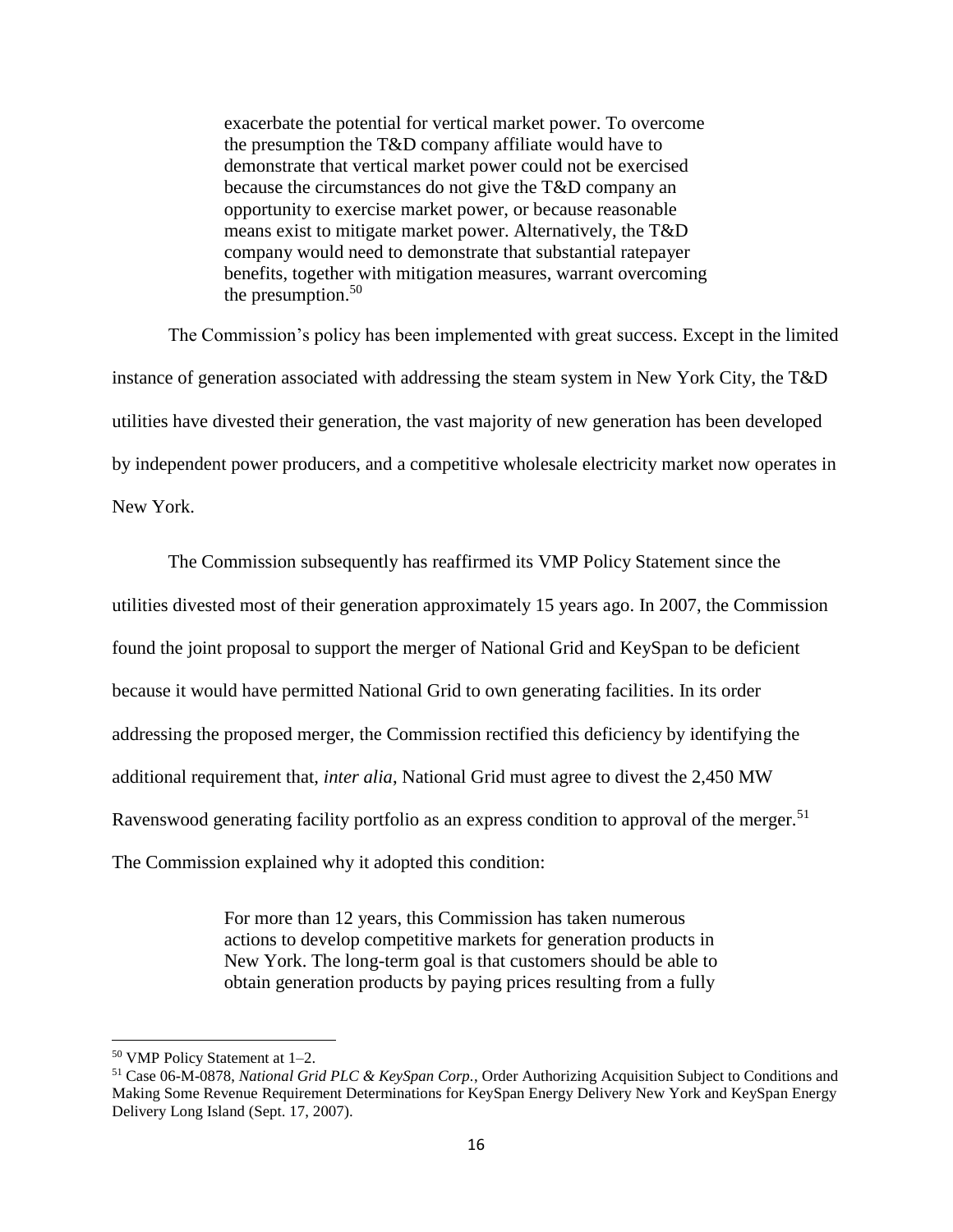competitive generation market in lieu of regulated prices (or rates) based on the costs of generation.<sup>52</sup>

Finding other alternatives insufficient to adequately address VMP concerns, the Commission held that "[w]e agree with IPPNY and others that a decision by us to rely solely on regulatory solutions would signal and in fact would amount to a weakening of our resolve to ensure a competitive generation market and its attendant benefits."<sup>53</sup>

The Commission also reaffirmed its VMP Policy Statement when it conditioned its approval of Iberdrola's acquisition of RGE and New York State Electric and Gas Corporation ("NYSEG") on: (i) the divestment of any and all fossil-fueled generating assets in New York State owned by Iberdrola and its affiliates; and (ii) on the prohibition of the future construction or acquisition of any fossil-fueled generation in New York. <sup>54</sup> While the Commission allowed NYSEG and RGE to develop a limited amount of wind generation in their service territories, such action was specific to the facts and circumstances of the merger at hand, was required to support the merger's approval (by providing substantial ratepayer benefits of \$275 million) and was contingent upon the generation being owned by affiliates separate from the utilities and the imposition of VMP mitigation measures.<sup>55</sup>

Utility ownership of ESRs would present the same VMP concerns the Commission had related to utility use of the T&D systems. A utility could favor its own ESRs by using the T&D system to thwart its competition by either lowering competitors' revenues or raising their costs. Likewise, VMP could be exercised when a T&D utility uses its control of the transmission

<sup>52</sup> *Id.* at 128.

<sup>53</sup> *Id.* at 134.

<sup>54</sup> Case 07-M-0906, *Iberdrola, S.A. et al.*, Order Authorizing Acquisition Subject to Conditions (Jan. 6, 2009).

<sup>55</sup> *See id.* at 95–100, 137.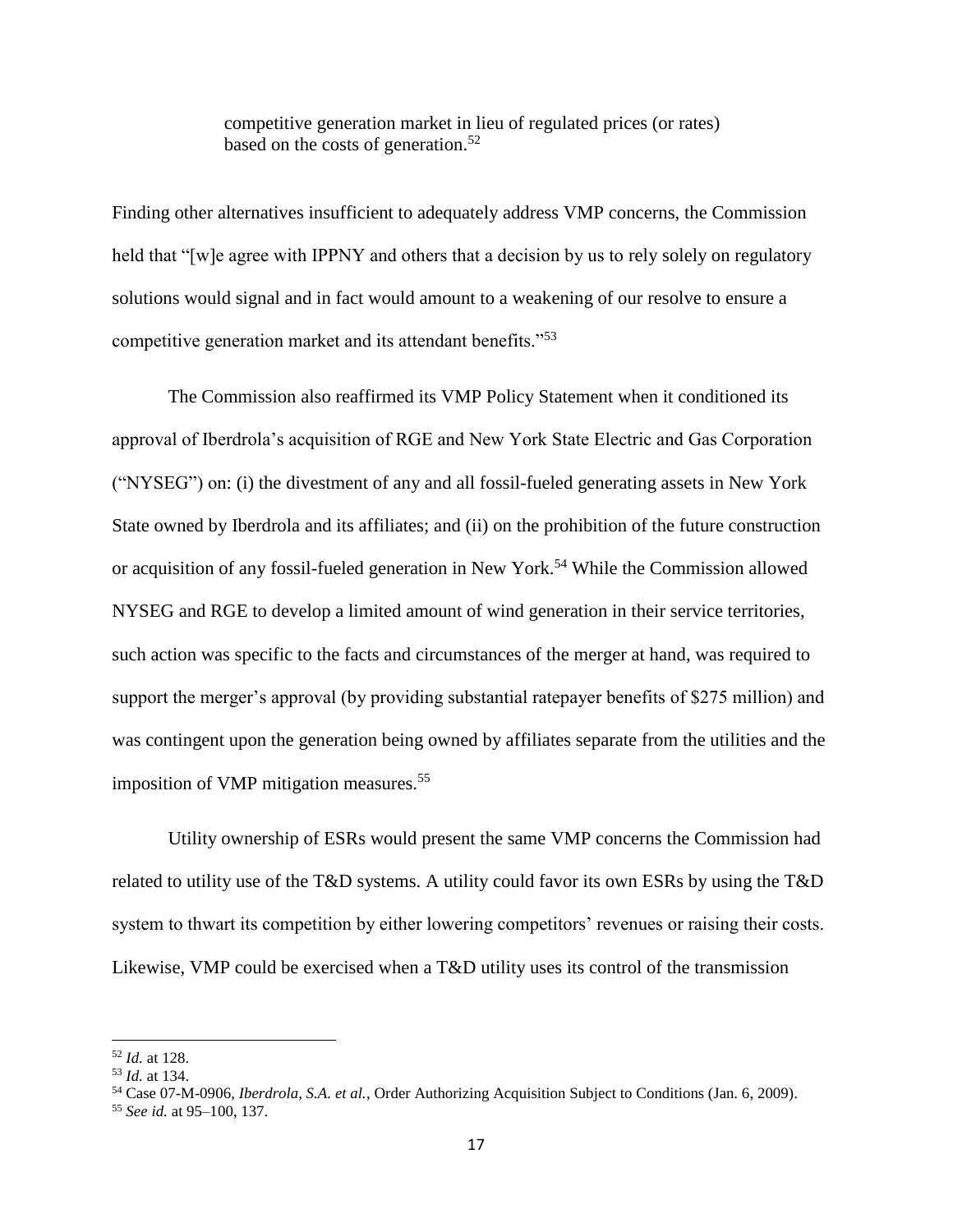system to increase constraints and raise the value of its ESR assets. The Commission should prohibit utilities from owning any generation facilities in New York State, including ESRs, to guard against the exercise of VMP.

### **IV. CONCLUSION.**

For the foregoing reasons, the Commission should:

- i. reject the Roadmap's proposal that ESRs should be exempt from NYISO BSM Rules;
- ii. work through the NYISO's stakeholder process to develop market participation rules for ESRs;
- iii. reject the recommendation that UOG of ESRs be allowed in the absence of an ESR exemption to BSM Rules;
- iv. require that any procurement of ESRs be conducted via a competitive process; and
- v. require DPS to work together with owners of peaking units in New York City and Long Island, the NYISO, NYSERDA, and the DEC to more fully appreciate the impacts to those units and local system reliability of the new nitrogen oxide emissions regulations currently being developed by DEC and to urge coordination on proposals related to ESRs and peaking units, particularly with respect to the Roadmap's recommendation that a stakeholder process be conducted to determine which units are potential candidates for hybridization, repowering and/or replacement.

Respectfully submitted,

/s/ Matthew Schwall

Matthew Schwall Director, Market Policy & Regulatory Affairs Independent Power Producers of New York, Inc. 194 Washington Avenue, Suite 315 Albany, New York 12210 Telephone: 518-436-3749 Email: matthew.schwall@ippny.org